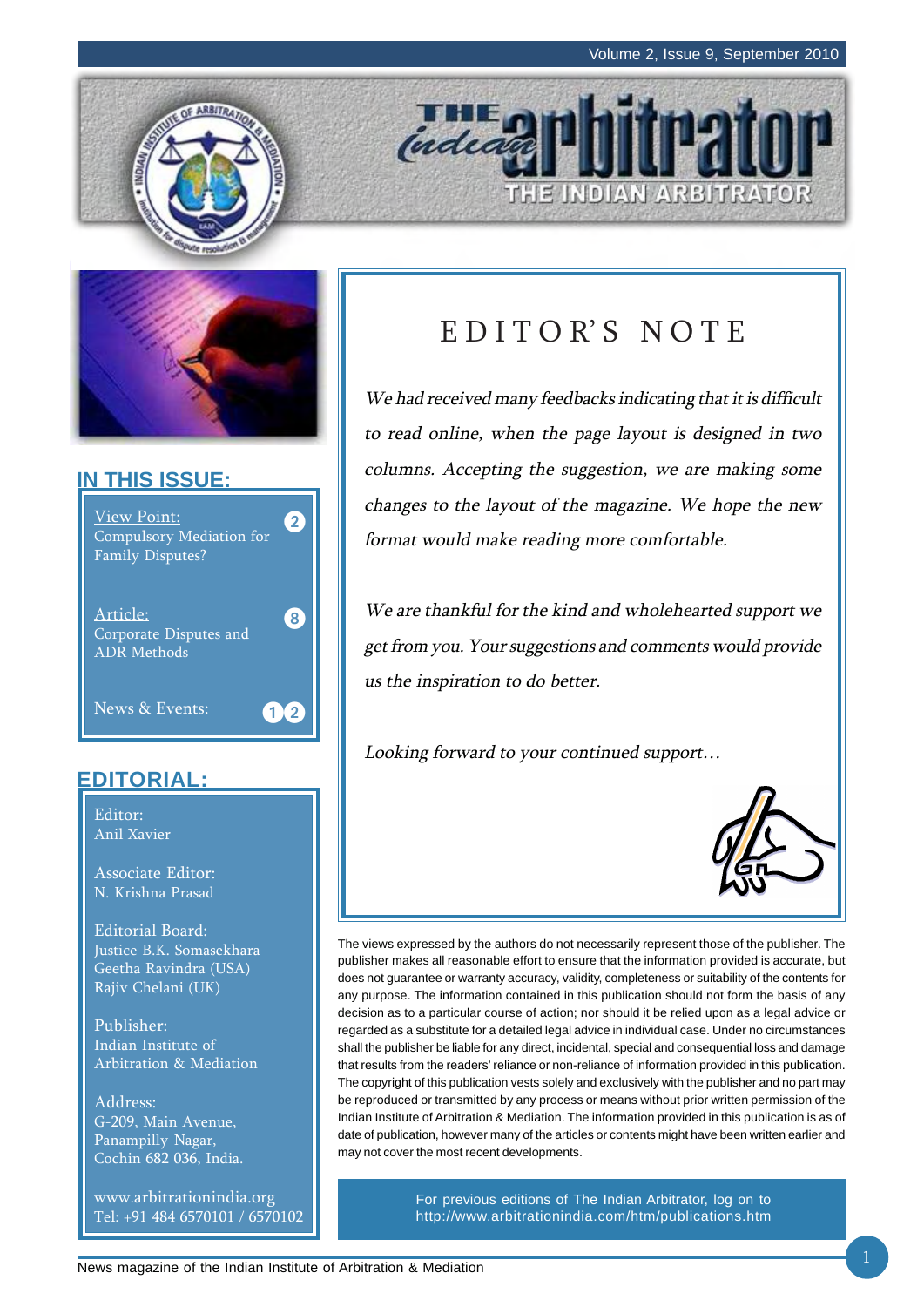

### Compulsory Mediation for Family Disputes? : VINI SINGH

Alternative Dispute Resolution systems are not only cost and time effective; they preserve the relationship between the parties by encouraging communication and collaboration. Maintenance of peace and harmony is the paramount consideration in resolving family disputes. The Indian family is considered strong, stable, close, resilient and enduring. Mediation can help preserve this character of Indian family and reform and complement the formal dispute resolution mechanisms. This article discusses the suitability of mediation for resolution of family disputes and suggests an amendment in Family Courts Act, 1984 for introducing compulsory mediation in family dispute resolution in India.

 ${\bf F}$ amily is a group of people affiliated by consanguinity, affinity or co-residence.1 A family produces and reproduces personsbiologically and socially $^{\rm 2}$  and is the primary economic and political unit of the society.<sup>3</sup> Contemporary society generally views family as a haven from the world, supplying absolute fulfilment.4 The family is considered to encourage intimacy, love and trust where individuals may escape the competition of dehumanizing forces in modern society from the rough industrialized world. The family now supplies what is "vitally needed but missing from other social arrangements", that is social security.

#### Family Dispute?

All families experience at certain times difficulties and stress, the conflicts within a family is termed as a family dispute. Such a dispute may include any matter like:

- Disputes between husband and wife
- Child/teenager's behaviour
- Children's education, health and welfare
- Contact with children (separated couples or extended families)
- Financial support for children (separated couples)
- Inability to communicate
- Lack of trust
- Lifestyle/environmental differences
- Money/debt

#### (Footnotes)

<sup>1</sup> See, Family, available at

http://en.wikipedia.org/w/index.php?title=Family&oldid=349111428 <sup>2</sup> "Talcott parsons opines that families are factories where personalities are produced." See, "Functionalist View of the Family", available at, http://74.125.153.132/search?q=cache:422dE9XChpkJ: www.sociology.org.uk/pcfamfun.doc+talcott+parsons+ families+are+ factories&cd =3&hl=en&ct=clnk&gl=in 3 Refer, Supra, note 2.

4 "The family, a strange little band of characters trudging through life sharing diseases and toothpaste, coveting one another's desserts, hiding shampoo, borrowing money, locking each other out of our rooms, inflicting pain and kissing to heal it in the same instant, loving, laughing, defending, and trying to figure out the common thread that bound us all together.~Erma Bombeck"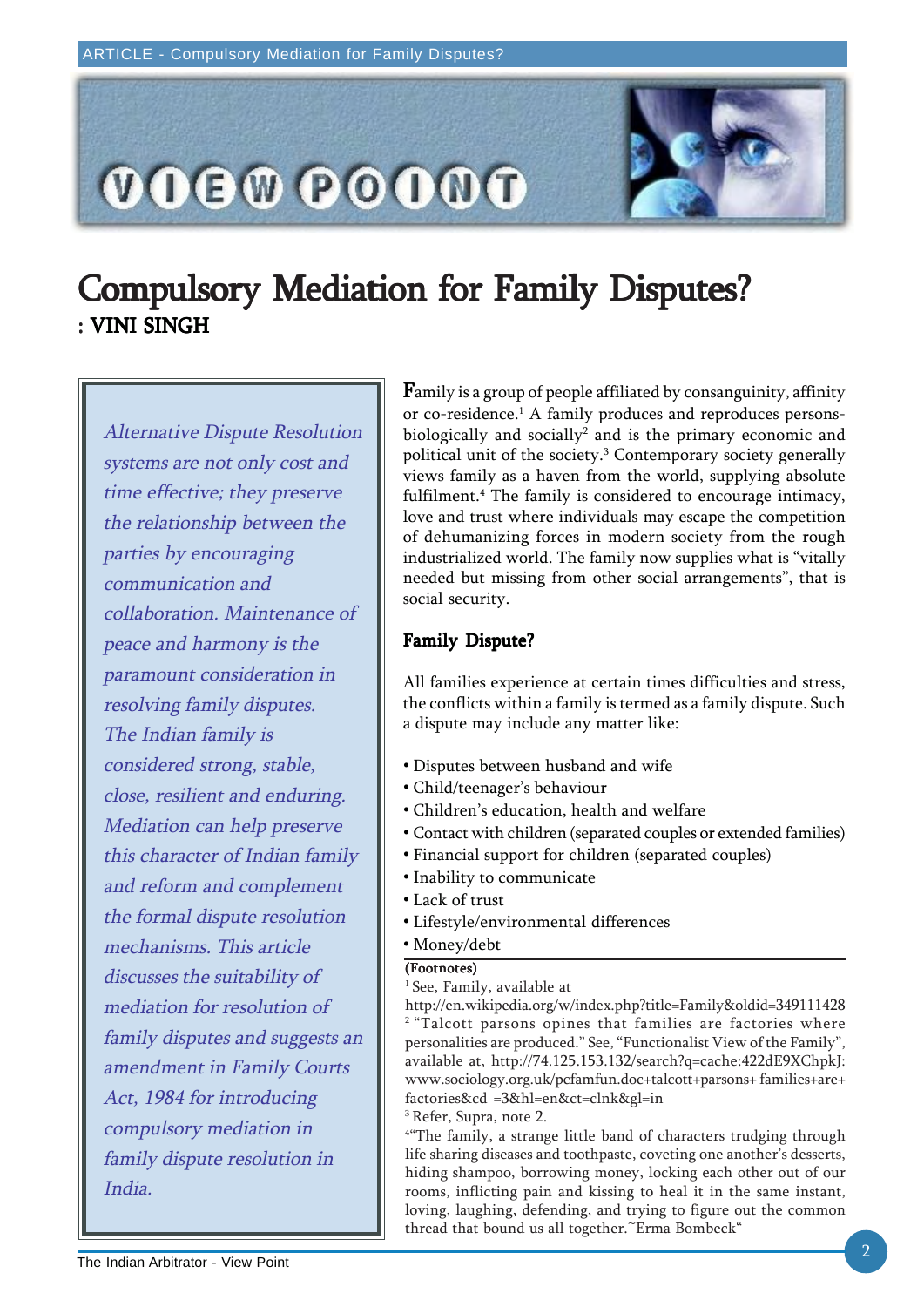

- Parenting differences
- Previous agreements broken down
- Property settlement (separated couples or older parents & adult children)
- Relationship breakdown
- Verbal abuse/swearing or bullying
- Property disputes

The Family Courts Act explains family disputes<sup>5</sup> as:

- 1. a suit or proceeding between the parties to a marriage for decree of a nullity marriage (declaring the marriage to be null and void or, as the case may be, annulling the marriage) or restitution of conjugal rights or judicial separation or dissolution of marriage;
- 2. a suit or proceeding for a declaration as to the validity of a marriage or as to the matrimonial status of any person;
- 3. a suit or proceeding between the parties to a marriage with respect to the property of the parties or of either of them;
- 4. a suit or proceeding for an order or injunction in circumstances arising out of a marital relationship;
- 5. a suit or proceeding for a declaration as to the legitimacy of any person;
- 6. a suit or proceeding for maintenance;
- 7. a suit or proceeding in relation to the guardianship of the person or the custody of, or access to, any minor.

#### Why is Mediation/Conciliation the best mechanism to resolve family disputes?

Litigation does not always lead to a satisfactory result. It is expensive in terms of time and money. $^6$  Its adversarial nature does not change the mindset of the parties and ends up in bitterness. Alternative dispute resolution systems are not only cost and time effective; they preserve the relationship between the parties by encouraging communication and collaboration.

#### (Footnotes)

<sup>6</sup> "The formal dispute resolution process is procedure oriented and therefore consumes a lot of time and money. ADR offers flexibility of procedure and thus saves time and money."



<sup>5</sup> See, Section 7 of The Family Courts Act, 1984.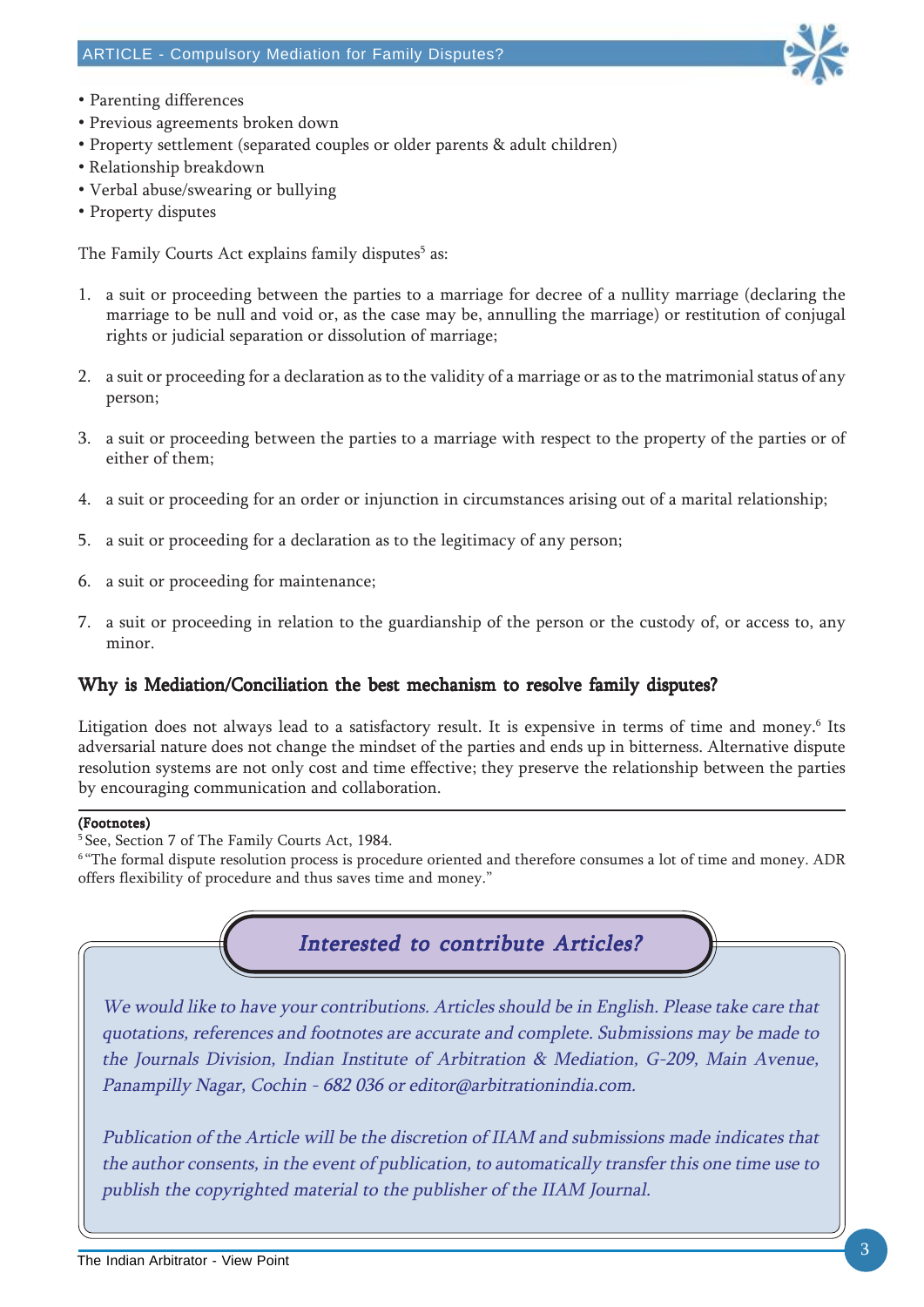#### ARTICLE - Compulsory Mediation for Family Disputes?



Maintenance of peace and harmony is the paramount consideration in resolving the family disputes. Conciliation and mediation are old institutions and indeed they are deeply rooted in social tradition of many societies, particularly in Asian culture and values. In India, family disputes were resolved by the elders of the family who acted as conciliators or mediators. Even today, elders of the family and in villages, the elder persons of the village have such a role. Panchayats also perform a similar function, and are preferred by villagers over courts due to their easy accessibility and prompt dispute resolution.7 The philosophy behind ADR is amicable dispute resolution and mediation is one such process that provides a space to the parties to sit down and focus on what they really want, rather than think what they need to seek or what the law will let them fight for.<sup>8</sup>

Mediation is defined in Black's Law Dictionary as "a private, informal dispute resolution process in which a neutral third party, the mediator, helps disputing parties to reach an agreement."9 Family dispute mediation is a process in which a mediator, an impartial third party, facilitates the resolution of family disputes by promoting the participants' voluntary agreement. The family mediator assists communication, encourages understanding, and focuses the participants on their individual and common interests. The family mediator works with the participants to explore options, make decisions, and reach their own agreements.<sup>10</sup> Thus the family mediator assists the participants to gain a better understanding of their own needs and interests and of the needs and interests of others.

References to mediation/conciliation in family dispute resolution can be found in the Family Courts Act, 1984, Civil Procedure Code, Hindu Marriage Act and the Legal Services Authorities Act, 1987 that recognises and gives a special status to Lok Adalats that have been very effective in mediating family disputes. The Family Courts Act was enacted with a view to promote conciliation in, and secure speedy settlement of, disputes relating to marriage and family affairs and for matters connected therewith.<sup>11</sup> Conciliation, speedy settlement, non-adversarial approach, multi-disciplinary strategy to deal with family disputes, informal and simple rules of procedures and gender justice are supposed to be the cornerstones of the philosophy of the Family Courts.<sup>12</sup>

The whole structure of family courts rests on the twin pillars of counselling and conciliation. The counsellors are required to not only provide counselling but to bring about reconciliation and mutual settlement whenever feasible.<sup>13</sup> Section 9 (1) of the Family Courts Act states that "In every suit or proceeding, endeavour shall be made by Family Court in the first instance, where it is possible to do so consistent with the nature and circumstances of the case, to assist and persuade the parties in arriving at a settlement in respect of the subject-matter of the suit or proceeding and for this purpose a Family Court may, subject to any rules made by the High Court, follow such procedure as it may deem fit." While Section 9(2) directs the family court to adjourn the proceedings if it appears that there is a reasonable possibility of settlement between the parties for such period as it thinks fit is necessary for taking the required measures for bringing about the settlement. These provisions however do not make mediation/conciliation compulsory.

Section 23 (2) of the Hindu Marriage Act, 1955 which contains similar provisions provides that before proceeding to grant any relief under this Act, it shall be the duty of the court in the first instance, in every case where it is possible so to do consistently with the nature and circumstances of the case, to make every endeavour to bring about a reconciliation between the parties provided that nothing contained in this subsection shall apply to any proceeding wherein relief is sought on any of the grounds specified in clause  $(ii)^{14}$ ,

#### (Footnotes)

9 Garner, Bryan A. Ed., Black's Law Dictionary, Seventh Edition (1999), West Group, St. Paul.

<sup>11</sup> See, Preamble, The Family Courts Act, 1984.

<sup>12</sup> See, Jamwal, N., "Have Family Courts lived up to expectations", Mainstream, Vol XLVII No 12, March 7, 2009. <sup>13</sup> See, Ibid.

<sup>&</sup>lt;sup>7</sup> See, Sharma, Dr. M.K., J., "Conciliation and Mediation", available at http://delhimediationcentre.gov.in/articles.htm. 8 See, Sridhar M., Alternative Dispute Resolution: Negotiation and Mediation, p. 285, LexisNexis Butterworths (2006).

<sup>&</sup>lt;sup>10</sup> See, "Model Standards for Practice of Family and Divorce Mediation", 39 Fam. & Conciliation Courts Rev. 121, available at Westlaw. See, Section 67 of Arbitration and Conciliation Act, 1996.

<sup>&</sup>lt;sup>14</sup> Conversion to another religion.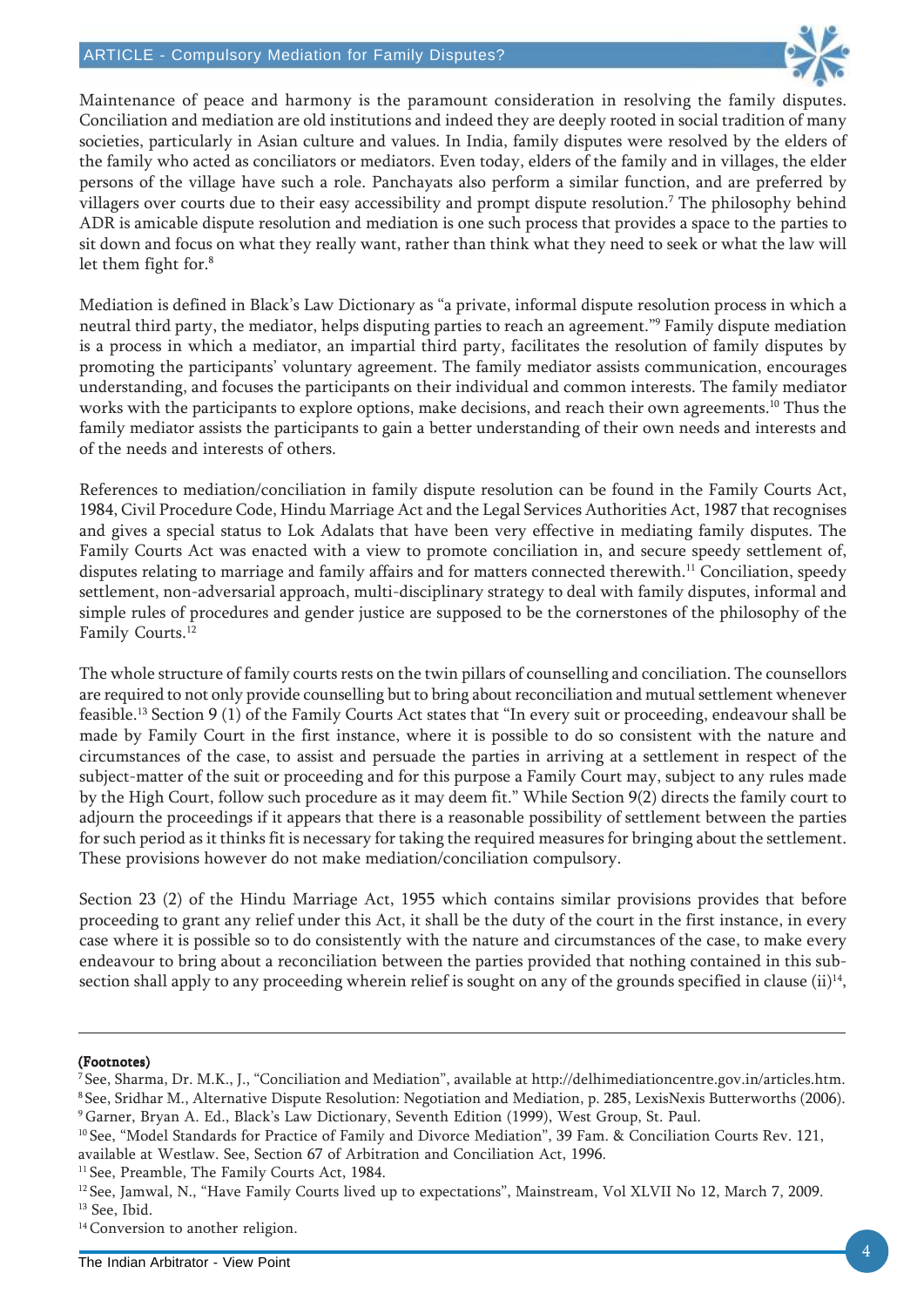

clause (iii)<sup>15</sup>, clause (iv)<sup>16</sup>, clause (v)<sup>17</sup>, clause (vi)<sup>18</sup> or clause (vii)<sup>19</sup> of sub-section (1) of section 13<sup>20</sup>. It also states that, for the purpose of aiding the court in bringing about such reconciliation, the court may, if the parties so desire or if the court thinks it just and proper so to do, adjourn the proceedings for a reasonable period not exceeding fifteen days and refer the matter to any person named by the parties in this behalf or to any person nominated by the court if the parties fail to name any person, with directions to report to the court as to whether reconciliation can be and has been, effected and the court shall in disposing of the proceeding have due regard to the report. Here again, there is no compulsion to go for mediation before taking recourse to litigation.<sup>21</sup>

Similarly Section 89 of the Civil Procedure Code (Amendment) Act, 1999,<sup>22</sup> directs the courts to identify cases where an amicable settlement is possible, formulate the terms of such a settlement and invite the observations thereon of the parties to the dispute. Where the Court comes to the conclusion that mediation is the appropriate mode of settlement, it may itself act as a mediator and "shall effect a compromise between the parties".23 The language of this section is mandatory in nature and it makes mediation compulsory.

Mediation/Conciliation is a very effective method of family dispute resolution. It is more attractive than litigation because it empowers the parties to devise an agreement which meets their specific needs.<sup>24</sup> It empowers the parties to choose alternative options which a court may not offer as a remedy, for example separated couples arguing over custody of their children can formulate their own unique parenting plans.<sup>25</sup> The emphasis in mediation is to find out a workable solution unlike adversarial system which focuses on who is right and who is wrong and generally ends up in bitterness, thereby diversifying the capacity for resolving conflicts in society.

#### (Footnotes)

- <sup>15</sup> Unsoundness of mind.
- 16 Virulent or incurable leprosy.
- <sup>17</sup> Venereal disease in a communicable form.
- <sup>18</sup> Renunciation,
- 19 Civil death.
- <sup>20</sup> Grounds for divorce.
- <sup>21</sup> See, 59<sup>th</sup> Report of the Law Commission of India.

 $22$  "Read with Order X Rules 1-A, 1-B and 1-C, which are are applicable where at the first hearing of the suit the Court ascertains from each party or the counsel whether the parties admit or deny the allegations of fact as are made in the plaint or the written statement. After referring to the admissions and denials, the Court shall direct the parties to the suit to opt for either mode of the ADR as specified in Section 89 (1) i.e. Arbitration and Conciliation, Lok Adalat or Mediation."

<sup>23</sup> "Section 89 lays down that where it appears to the Court that there exists an element of settlement, which may be acceptable to the parties; the Court shall formulate the terms of settlement and give time to the parties for their comments. On receiving the response from the parties, the Court may formulate the possible settlement and refer to either (i) arbitration (ii) conciliation (iii) Judicial Settlement including the settlement through Lok Adalat or (iv) Mediation. As per sub-section (2) of Section 89 as amended when a dispute is referred to arbitration and conciliation, the provisions of Arbitration and Conciliation Act, 1996 shall apply. When the Court refers the dispute to Lok Adalat for settlement by an Institution or person, the Legal Services Authorities Act, 1987 alone shall apply. It is only in the case of mediation that the Court itself shall effect compromise and shall follow such procedure as may be prescribed by Rules made by the High Court under Section 122 read with Section 130 of the Code of Civil Procedure."

24 See, Section 73 of The Arbitration and Conciliation Act, 1996.

25 See, Supra, note 8, at p. 287.



#### **Are you interested to promote Mediation Clinics?**

Indian Institute of Arbitration & Mediation welcomes you to take part in an exiting attempt of social transition to make our world a safe, sustainable, peaceful and prosperous place to live. Make an important contribution by adopting or supporting Community Mediation Clinics in India.

**For details visit www.communitymediation.in**

**MEDLA**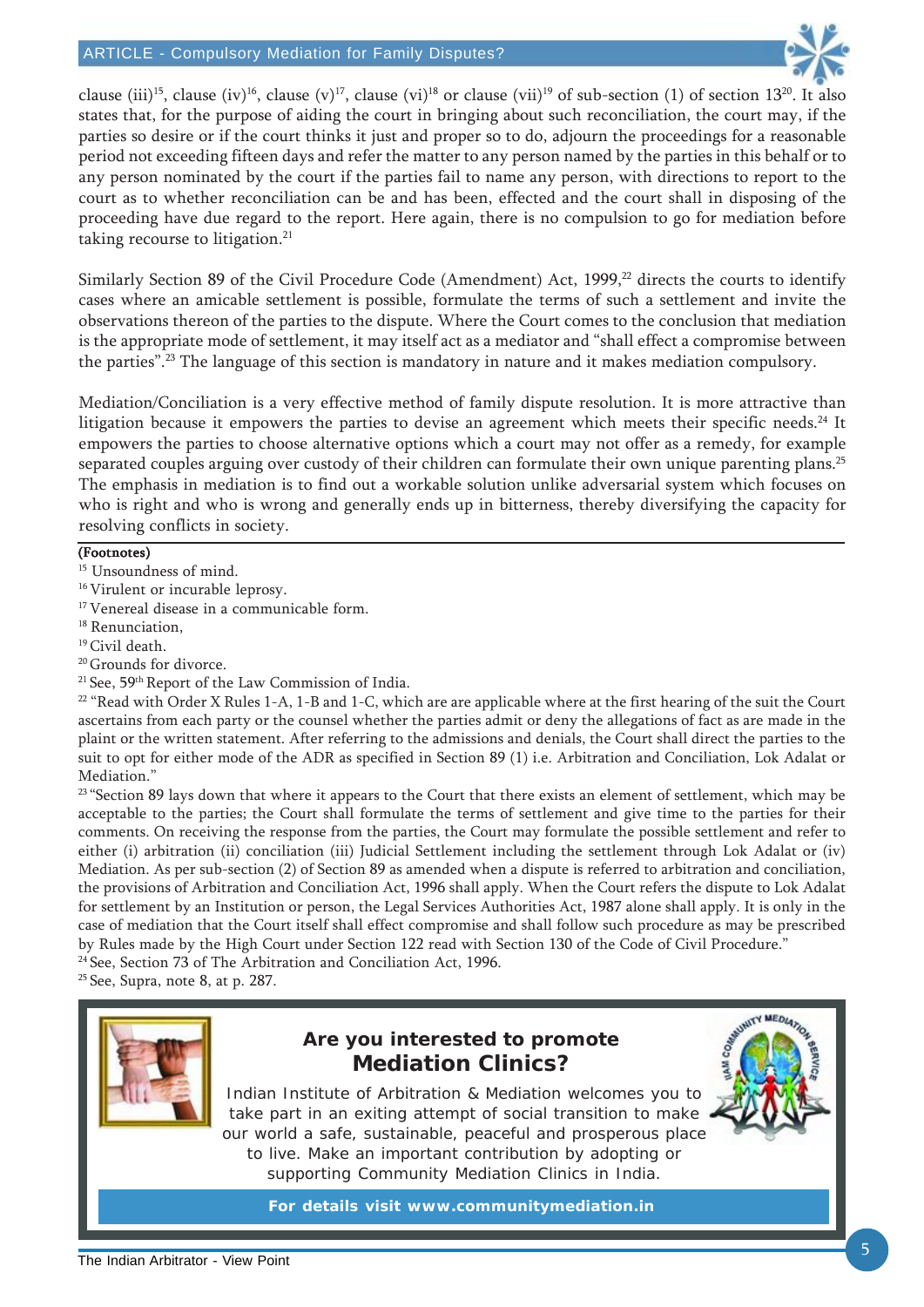

Mediation requires co-operation between the parties which eventually helps reduce hostility between the parties<sup>26</sup> and results in stable agreements that are likely to inspire long term compliance by the parties because of their consent in the outcome.<sup>27</sup> The purpose of mediation is to preserve relationships and the focus is on future and future relationships rather than on acts of the past.<sup>28</sup> Such features of mediation make it ideal for disputes involving child/teenage behaviour and for child custody disputes.<sup>29</sup>

Another advantage offered by mediation is that it helps one party to understand the view of the other.<sup>30</sup> So even if the parties do not reach a settlement and go for an adversarial process, they can get their disputes resolved speedily. Thus mediation is a win-win situation.<sup>31</sup> Further, mediation/conciliation proceedings are confidential and the confidentiality also extends to the settlement agreement except where disclosure is necessary for purposes of implementation and enforcement.<sup>32</sup>

Unlike arbitration and court trials, mediation is not a determination but a facilitated negotiation.<sup>33</sup> Parties to mediation are free to evaluate the law and the facts and to walk away when neither of them likes the deal that is offered. Family disputes are personal in nature and require such choices which mediation can very well provide. The whole process of mediation is party controlled and offers flexibility.<sup>34</sup>

Mediation costs less both emotionally and economically which makes it more satisfactory than other dispute resolution mechanisms. It tackles conflict and emotional stress as opposed to the impersonal and uncaring way in which formal litigation system handles these disputes.<sup>35</sup> Formal legal systems often intimidate illiterate people, mediation can help such people make a informed decision in a comfortable environment.

#### Time to make mediation in family disputes mandatory

The development of mediation in resolution of family disputes in India holds enormous promise, and will definitely strengthen the system's capacity to deliver justice.<sup>36</sup> The Indian family is considered strong, stable, close, resilient and enduring. Mediation can help preserve this character of Indian family and reform and complement the formal dispute resolution mechanisms.

Making mediation mandatory for resolution of family disputes will provide a tangible manifestation of the court's commitment to a settlement seeking approach.<sup>37</sup> Also, it will reduce the backlog of cases while providing the parties a healthy alternative. The Family Courts Act must be amended suitably and a compulsory mediation clause must be inserted. To maintain the voluntary nature of mediation, a provision may be made which requires the parties to record acceptable reasons before the court for not opting for mediation.<sup>38</sup> The Hindu Marriage Act may also be amended and mediation can be made mandatory except for the exceptions provided under Section 23(2).

#### (Footnotes)

<sup>26</sup> See, "Family Mediation in Europe: Recommendation No. R.(98)", 37 Fam. & Conciliation Courts Rev. 257, available at Westlaw.

27 See, Chodosh, H.E., "Mediating Mediation in India", available at http://lawcommissionofindia.nic.in/adr\_conf/ chodosh4.pdf. See also, Infra, note 29;

28 See, Infra, note 33.

<sup>29</sup> Refer, Pavlowski, R., "Alternative Dispute Resolution for Hague Convention Child Custody Disputes.", 45 Fam. Ct. Rev. 302, available at Westlaw. 30 See, Supra, note 8.

31 See, Tondo, C; Coronel, R; Drucker, B, "Mediation Trends", 39 Fam. Ct. Rev. 431, available at Westlaw.

<sup>32</sup> See, Section 75 of The Arbitration and Conciliation Act, 1996.

33 See, Arnold, T., "Mediation Guide- A Practical How to Guide for Mediators and Attorneys", available in, Rao, P.C.; Sheffield, W., Alternative Dispute Resolution: What it is and How it works, p. 210, Universal Law Publishing Co. Pvt. Ltd.

34 See, Ibid. See, Chandra, S., "ADR : Is Conciliation the Best Choice", available in Rao, P.C.; Sheffield, W., Alternative Dispute Resoltion: What it is and How it works, p. 82, Universal Law Publishing Co. Pvt. Ltd. <sup>35</sup> See, Supra, note 8.

36 Refer, "222nd Report of Law Commission of India- Need for Justice Dispensation through ADR", available at, http:// lawcommissionofindia.nic.in/reports/report222.pdf

37 See, "The Family Dispute Resolution Mechanism in England and Wales", [2003] HKLRC 1, available at, http://www.hklii.org/hk/other/hklrc/reports/2003/03/4.html.

38 "A similar provision exists in the Family Laws Act, 1996 of England." See, Ibid.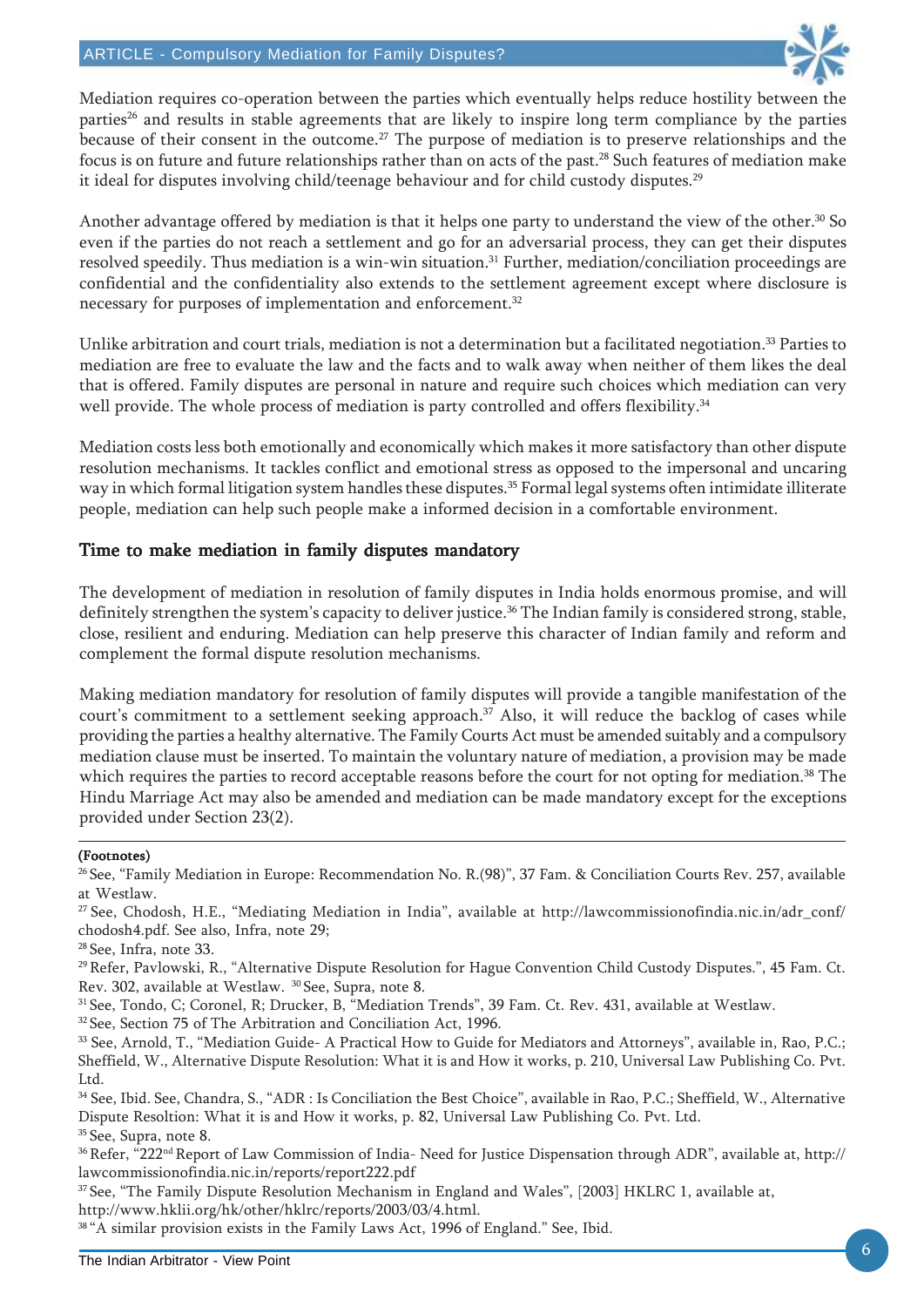

To make the process of mediation fruitful, provisions may be made regarding standards to be followed during mediation proceedings. For this purpose a reference to Part III of The Arbitration and Conciliation Act, 1996 shall be very helpful specifically with regard to the role to be played by the conciliator. According to Section 67 the conciliator is supposed to act in an independent and impartial manner while facilitating an amicable settlement between the parties. And he is to observe objectivity, fairness and justice and has to give due consideration to the rights and obligations of both parties.

Mediators facilitate communication and cooperation between the parties, they help them in identifying the issues, clarifying priorities, exploring areas of compromise and find points of agreement, resolution of family dispute requires therapeutic counselling<sup>39</sup> as well, it is therefore imperative that mediators should be skilled<sup>40</sup>, well trained and informed. Provisions regarding qualifications for a family dispute mediator can also be specified. Qualified mediators will also increase the credibility and popularity of mediation.

Provisions must also recognise local mediators because a local mediator who knows the local conditions and the parties may resolve the dispute in a much better way than a stranger. In Indian context, such recognition will facilitate alternative dispute resolution as people are comfortable and satisfied when their stories are heard in an informal local process.

If the parties find that the informal procedure is unfair or they are unable to reach to a settlement, they can always approach the formal legal system, therefore compulsory mediation is safe enough.

Compulsory Conciliation under Section 12 of the Industrial Disputes Act, 1947 has played a very vital role in establishing and maintaining industrial harmony by preserving relationships. The success of compulsory conciliation in resolving industrial disputes is another incentive for introducing the same for resolution of family disputes. Further, compulsory mediation in family disputes has had considerable success in countries like U.K. and Australia, who have a well developed infrastructure for carrying on family dispute resolution by mediation, India must also make a similar attempt.

#### Conclusion

Mediation is a collaborative, party controlled, confidential, informed, impartial, balanced and safe, self responsible and satisfying alternative dispute resolution mechanism. It offers unique and dynamic resolution of disputes and preserves relationships.

It is time to introduce compulsory mediation in family dispute resolution as it will not only reduce the backlog of cases but will also provide substantial justice to the parties particularly in Indian context where the family structure is such that members of a family are too interdependent.

#### (Footnotes)

39 Refer, Supra, note 33

<sup>40</sup> "A mediator must be patient, attentive, reliable, neutral, persuasive, compassionate and wise."

(Author: Vini Singh is a 4th year law student of Hidayatullah National Law University, India)

#### Promoting Student Authors

With a view to promote and support students in developing the qualities of legal research and presentation, IIAM is providing opportunity to law students to publish original, innovative and thought provoking articles on arbitration, mediation, conciliation, dispute resolution and similar topics and critiques on judgments relating to the same topics. Selected articles will be published in the "Indian Arbitrator". From amongst the submitted articles, every year one student author will receive the "Best Young Author" certificate from IIAM.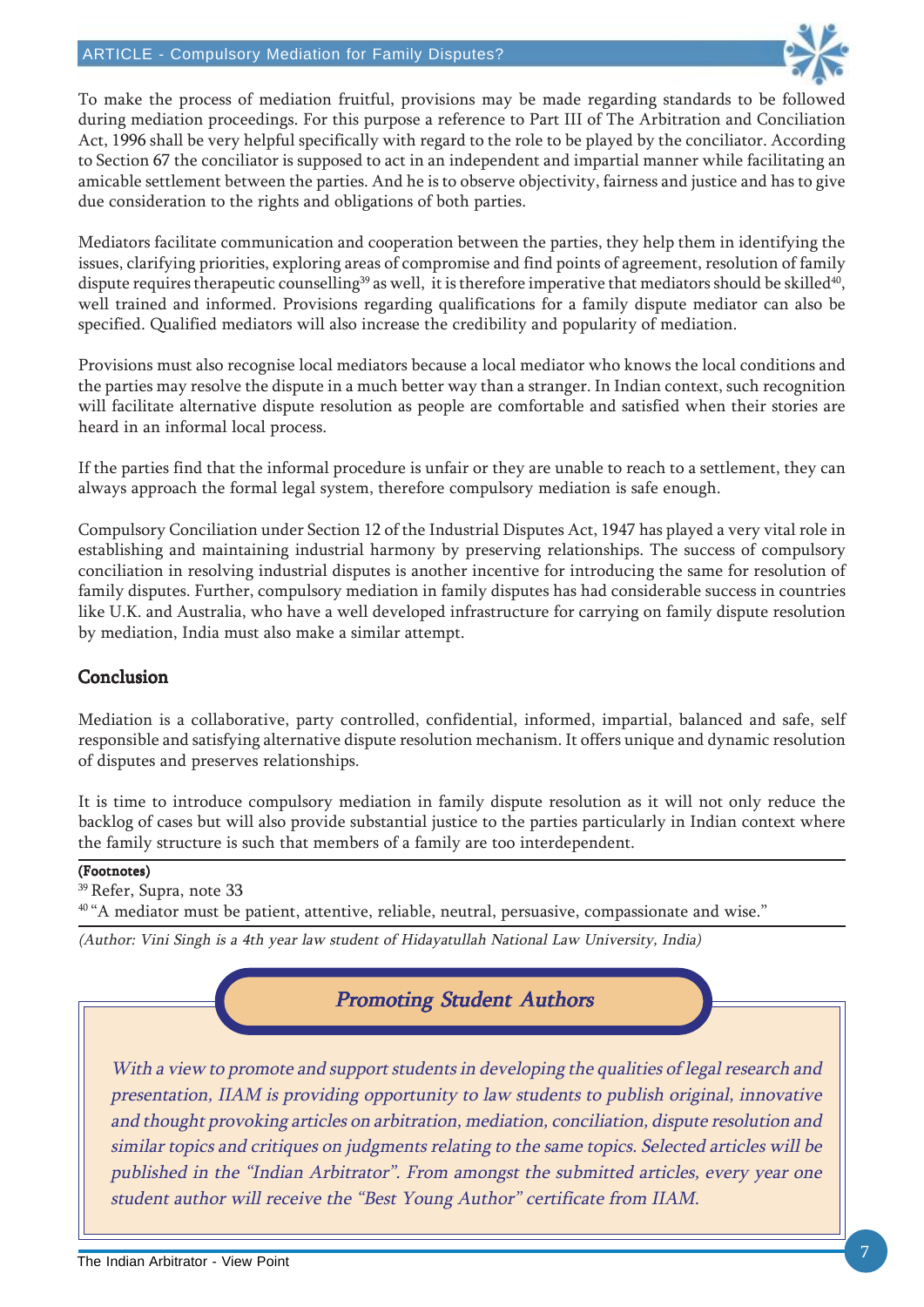# **Article**

### Corporate Disputes and ADR Methods : K.RAJESH KUMAR

Corporate disputes constitute a major portion of commercial disputes lying in various judicious forums. In the case of corporate disputes, the underlying legislations should provide for resolving disputes informally. Even the Memorandum and Article of Association of companies should recognize the settlements reached through mediation, arbitration and conciliation to settle disputes among the members where public interest is not affected and the informal dispute resolution methods will be an effective remedy to the situation. In this article an attempt is made to analyze the scope of disputes and resolution mechanisms under the Indian Companies Act.

The Companies Act, 1956 (hereafter referred to as "the Act") is the principal legislation dealing with the incorporation of companies and its day to day management in India. It is a self contained legislation providing for all aspects of its functions and effective provisions to protect the rights and interest of all those who deal with the company. Though the company is a legal entity and it has separate existence apart from its members, it operates through human interference and ultimately owned by several individuals. Company form of organization is a vehicle designed to carry limitless people to pool their investment and to deploy it for some useful and profitable purposes. Since there are people from different walks of life, there are ample opportunities for difference of opinions resulting in serious disputes.

#### Mechanism under the Act

Under the Act, a quasi judicial forum by the name Company Law Board is established under Section 10E of the Act to redress certain kind of grievances and to protect the interest of the affected parties. The Board has its principal bench at Delhi and has four additional Benches located in four regions of our Country. Each additional Bench has jurisdiction over several states assigned to such benches. It has its own regulations to decide and deal with its business. The Board has inherent powers derived from the Act in the matters relating to management of companies. A separate tribunal, namely, National Company Law Tribunal and an appellate tribunal will be replacing the Company Law Board (CLB) shortly to deal with the subject matters presently dealt with the CLB and the appeals arising out of its orders.

#### Nature of Disputes.

As we know the company has two forums; one is board of directors and the other is share holders. The day to day management of the company is vested with the board of directors and they are in control of its affairs and the custodian of the resources of the company. They are in a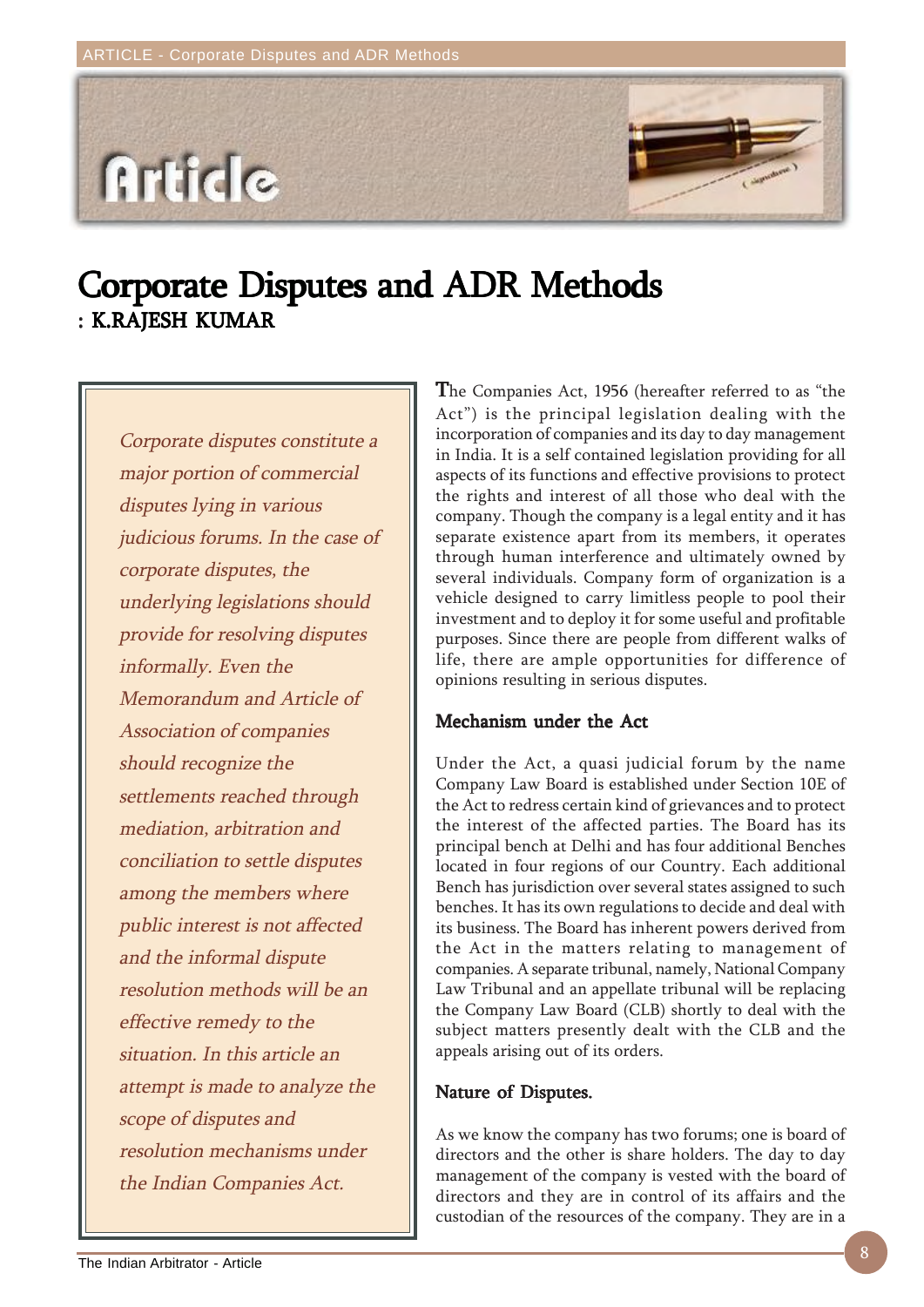

fiduciary position and they shall manage the company for the benefit of all the share holders. Share holders cannot interfere with the day to day management of the company. The Act has exhaustive provisions to protect the interest of the share holders. They can exercise their rights according to the provisions of the Act to protect their interest.

Disputes arise in a company where difference of opinion arises among the members of the board of directors interse or between people in control (majority) and other share holders (minority). The scope of disputes is high in companies which are in the nature of joint ventures of one or more parties for carrying a particular object. In the case of joint ventures the parties to the joint venture agreement are obliged to perform certain contractual obligations for the effective implementation of the Joint Venture project. In such situations, the role of the parties have a twin face, one is pure contractual obligations arising out of the agreement among them and the other is the share holding and management rights derived from the Act and the Memorandum and Articles of Association of the company. Usually the agreement between the parties provide for resolution of dispute through arbitration. Omission or commission of certain acts of one or more parties often paves the way for corporate disputes. Many a time it will be a breach of contract committed by one party and his failure to cure the defect even after notice from the other side, which ends up as dispute where the company is also made a party.

#### Provisions of the Companies Act to protect the interest of share holders.

Sections 397 to 399 are often invoked by the aggrieved parties to take legal protection from the other parties through Company Law Board (CLB). These provisions are commonly referred to as "prevention of oppression and mismanagement". Section 397 is dealing with oppressive acts and empowers the members of a company to apply to the CLB for suitable orders to remedy the oppressive acts. The members can invoke this provision where they have a complaint that the affairs of the company are being conducted in a manner prejudicial to public interest or in a manner oppressive to any member or members. If on an application filed by such members, the CLB is of the opinion (a) that the company's affairs are being conducted in a manner prejudicial to public interest or in a manner oppressive to any member or members; and (b) that to wind up the company would unfairly prejudice such member or members, but that otherwise the facts of would justify the making of a winding up order on the ground that it was just and equitable that the company should be wound up; the CLB may, with a view to bringing to an end the matters complained of, make such order as it thinks fit.

Let us also see the provisions applicable to mismanagement. Section 398 of the Act deals with the mismanagement aspects of company management. Here also the share holders are entitled to apply to the CLB when they feel (i) that the affairs of the company are being conducted in a manner prejudicial to public interest or in a manner prejudicial to the interests of the company: or (ii) that a material change has taken place in the management or control of the company where by an alteration in its Board of Directors or in the ownership of the company's shares and that by reason of such change, it is likely that the affairs of the company will be conducted in a manner prejudicial to public interest or in a manner prejudicial to the interest of the company.

The dispute or difference of opinion among the parties either as share holders or directors of a company often leads to situations where one group is taking steps resulting in imbalance in management or ownership of shares with a view to take control of the company. This will happen when number of directorship of one group is increased without strictly following the provisions of the Act, removing directors of the other side, arbitrarily allotting shares to himself or his nominees leveled at reducing the others stake in the company and hence making him a minority and infringing his rights with the might of the majority formed contrary to the agreements among them, which is a clear breach of contract.

Though a breach of contract cannot be remedied by the Tribunals established under special enactments like CLB, it has inherent powers in dealing with the matters specifically provided under the Act. In another sense only the tribunal can remedy the acts which are in violation of the law as well as the specific protection guaranteed under the Act. Though the agreement between the parties specifically has an arbitration agreement to settle all disputes and matters relating to interpretation of the provisions of the agreement, the parties resorts to approach the Tribunal for remedy without recourse to any alternative dispute resolution methodology. Where there is an arbitration agreement, and a party to such agreement approach a judicial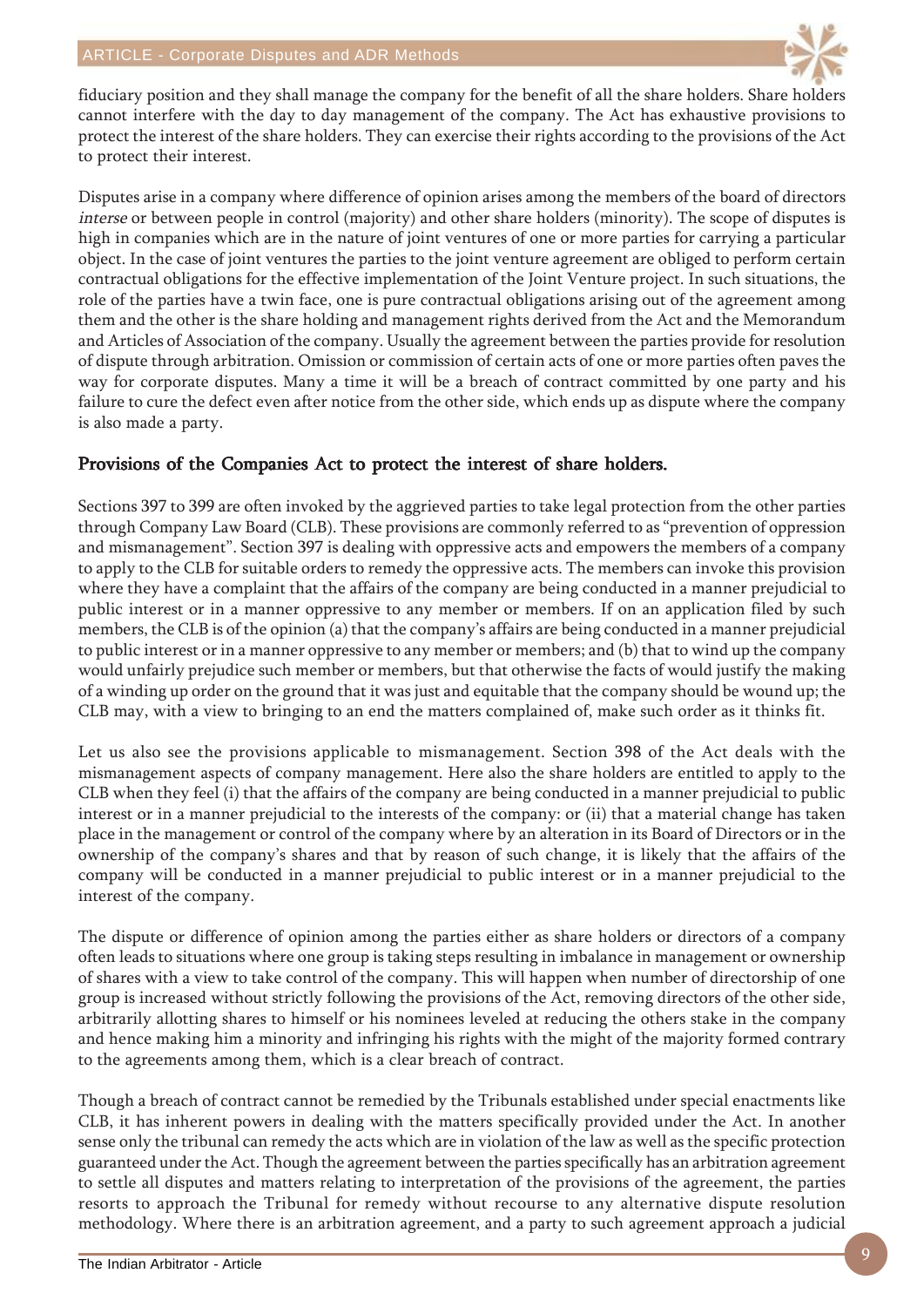

authority, the other party may apply to the judicial authority to refer the parties to arbitration. Section 8 of the Arbitration and Conciliation Act 1996, empowers the judicial authority to refer the parties to arbitration. However, there are several occasions where the courts have held that they have jurisdiction on matters before them even though there is an arbitration agreement among the parties and denied to refer the disputes to arbitration on technical grounds.

#### Judicial view on Arbitration Agreement. (Applicability of Section 8)

The Chennai Bench of CLB has examined the applicability of section 8 of the Arbitration and Conciliation Act 1996 in an application filed in the matter of Sporting Pastime India Ltd., and others V Kasturi and Sons Ltd., (reported in 2007 137 CompCas 821 CLB).

Section 8 of the Act, 1996 reads thus: (1) A judicial authority before which an action is brought in a matter which is the subject of an arbitration agreement shall, if a party so applies not later than when submitting his first statement on the substance of the dispute, refer the parties to arbitration. (2) The application referred to in Sub-section (1) shall not be entertained unless it is accompanied by the original arbitration agreement or a duly certified copy thereof. (3) Notwithstanding that an application has been made under Sub-section (1) and that the issue is pending before the judicial authority, an arbitration may be commenced or continued and an arbitral award made. By virtue of Section 8 of the Act, 1996, it is mandatory for, the judicial authority, before which an action has been brought in a matter, being the subject matter of an arbitration agreement, to refer the parties for arbitration provided, (a) the application under this section is made any time before submitting the first statement on the substance of the dispute; and (b) the judicial authority is satisfied that there is a valid arbitration agreement. Sub-section (3) provides that an arbitration may be commenced or continued and an arbitral award be made in spite of (a) application made under Sub-section (1) and (b) pendency of the issue before the judicial authority.

However, Supreme Court in Sukanya Holdings (P) Ltd. v. Jayesh H. Pandya (2003), 5 Supreme Court Cases 531, while interpreting Section-8 enunciated the following among other principles. "(i) The suit should be in respect of "a matter" which the parties have agreed to refer and which comes within the ambit of arbitration agreement. Where, the subject matter of the suit lies outside the arbitration agreement and also between some of the parties who are not parties to the arbitration agreement, there is no question of application of Section 8. The entire subject of the suit should be subject to the arbitration agreement. (ii) There is no provision in the Act, 1996 suggesting that when the subject matter of the suit includes subject-matter of the arbitration agreement as well as other disputes, the matter is required to be referred to arbitration. There is also no provision for splitting the cause or parties and referring the subject-matter of the suit to the arbitrators. (iii) There is no provision dealing with the situation where some parties to the suit are not parties to the arbitration agreement."

Relying on the above judgment of the Apex Court and of several High Courts, CLB Chennai Bench rejected the company application to refer the matters complained before it under section 397/398 in the above case. The CLB among other things observed that the grievances alleged in the company petition if established could be remedied under section 402 of the Act and therefore outside the scope of arbitral tribunal. The company, one of the parties in the petition was not a party to the agreement based on which arbitration was already in progress between the parties.

#### Scope of Alternative Dispute resolution Methods

Though the legal provision is thus established by several judgments as above, the basic question remains that there was a "difference of opinion". The oppressive acts alleged by one party would not have surfaced at all in the public domain, if there was a consensus among the disputing parties. The effectiveness of alternative dispute resolutions in the style of mediation/ conciliation lies at the initial stage of differences itself. The process and procedures of specific tribunals like CLB are easier than normal Civil Courts, still it is cumbersome and time consuming. In the case of corporate disputes, the ongoing disputes will severely damage the normal functioning of a company – its business gets affected, there will be damage to its image and good will. Presently we are living in a highly competitive environment and each business entity shall work hard to maintain its place. The valuable time and scarce resources are being wasted in unnecessary legal battles – the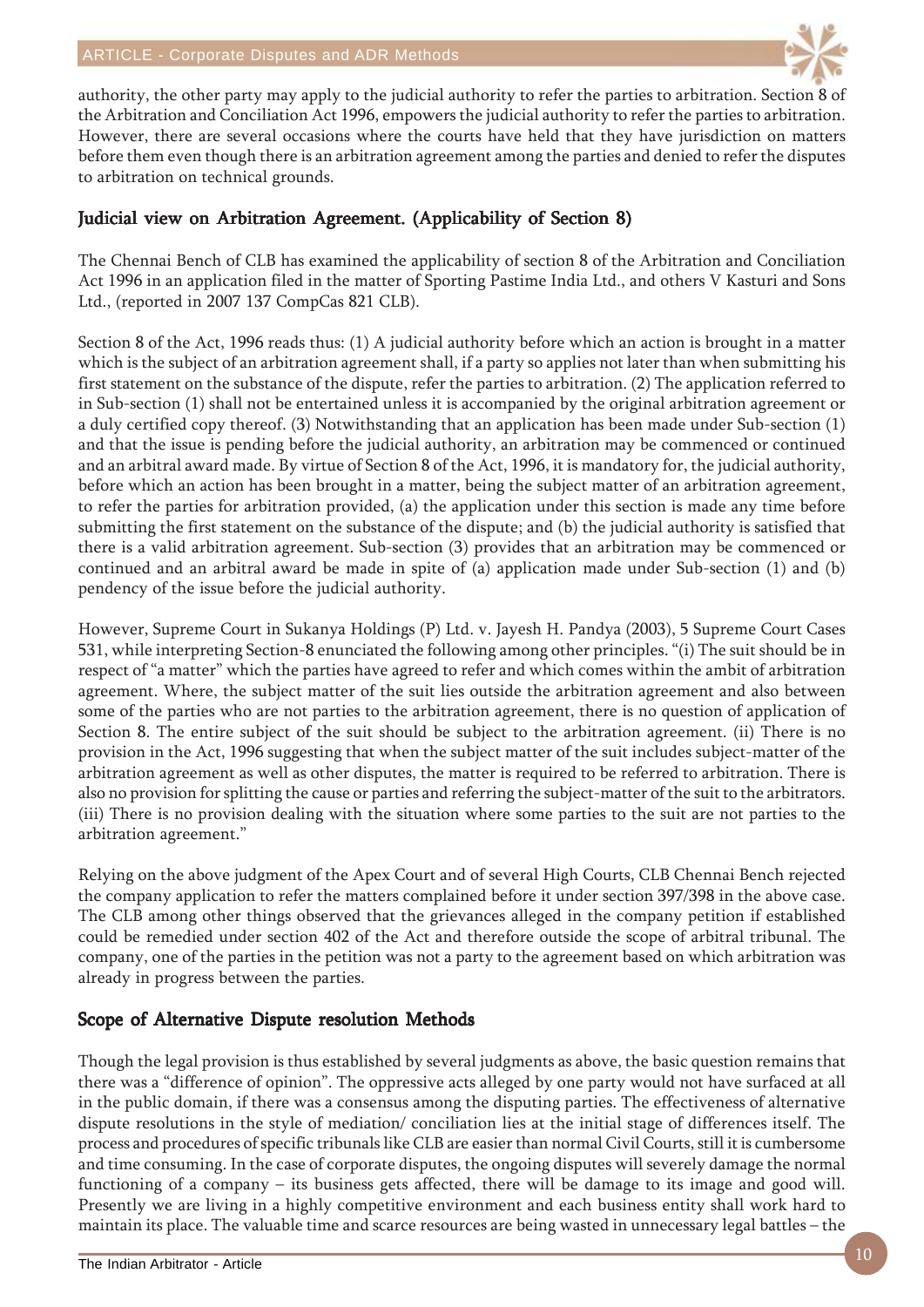

results of which some times are uncertain. Even where specific protections/ provisions are available in the underlying law, one shall try to resolve the disputes through informal methods wherein the interests of both parties are protected. The alternative dispute resolution methods will help not only to solve the differences of parties in a more convenient method but it will keep the human relations out of damage to a great extent.

Even on the orders of tribunals established for specific purposes like CLB's as seen above, the aggrieved party may often prefer appeals to the High Courts and ultimately to the Supreme Court. This again drags the solution and both the parties will be bleeding heavily due to the time overrun and the cost. Whereas under mediation, the differences can be solved on the basis of give and take policies of the parties on the guidance of the mediator. As it is a voluntary settlement the parties will honour their respective obligations than finding rescue provisions through repetitive appeals. Even matters which qualify to be a fit and proper case to complain of oppression and mismanagement within the meaning of section 397/398 of the Act, could be solved outside the legal forums particularly in situations where there is a contractual obligation between the parties and the matters alleged arise out of breach of contract or trust.

#### Lack of Awareness, the deterrent.

The reasons for increasing disputes and legal fighting are the result of lack of awareness of alternative methods. More awareness should be created among the public to encourage them to resorts to alternative methods for solving their disputes. The Arbitration and Conciliation Act 1996 helped to a great extent to refer disputes to arbitration. However, many a time there are differences of opinion on selection of arbitrators and warrants the interference of High Courts to appoint an arbitrator. It points to a direction where a change in the attitude of the people is required. Alternative Dispute Resolution Centers have to be established in all potential areas and the courts and tribunals should give more stress to mediation and conciliation methods to create visibility of this system and encourage people to approach the court as only the last resort and only after they exhaust other alternative methods.

In the case of corporate disputes, the underlying legislations should provide for resolving disputes informally. Even the Memorandum and Article of Association of companies should recognize the settlements reached through mediation, arbitration and conciliation to settle disputes among the members where public interest is not affected and the informal dispute resolution methods will be an effective remedy to the situation.

(Author: K.Rajesh Kumar ACS, is an Associate Member of the Institute of Company Secretaries of India and an Associate Member of the Chartered Institute of Arbitrators, London. He can be reached at rkumaracs73@gmail.com)



Rajiv and Mona are flying to Australia for a two-week vacation to celebrate their 40th anniversary. Suddenly, over the public address system, the Captain announces, "Ladies and Gentlemen, I am afraid I have some very bad news. Our engines have ceased functioning and we will attempt an emergency landing. Luckily, I see an uncharted island below us and we should be able to land on the beach. However, the odds are that we may never be rescued and will have to live on the island for the rest of our lives!"

Thanks to the skill of the flight crew, the plane lands safely on the island.An hour later Rajiv turns to his wife and asks, "Mona, did we pay our Rs 5lakh deposit cheque yet to ICICI Bank?''

"No, sweetheart", she responds. Rajiv, still shaken from the crash landing, then asks, "Mona, did we pay our ICICI Bank Master Card balance yet?'' "Oh no! I'm sorry. I forgot to send the cheque", she says. "One last thing, Mona. Did you remember to send cheques for the ICICI auto loan to them this month?" he asks. "Oh, forgive me, Rajiv", begged Mona. "I didn't send that one, either". Rajiv grabs her and gives her the biggest hug in 40 years. Mona pulls away and asks him, "So, why did you hug me?" Rajiv answers, "They'll find us!"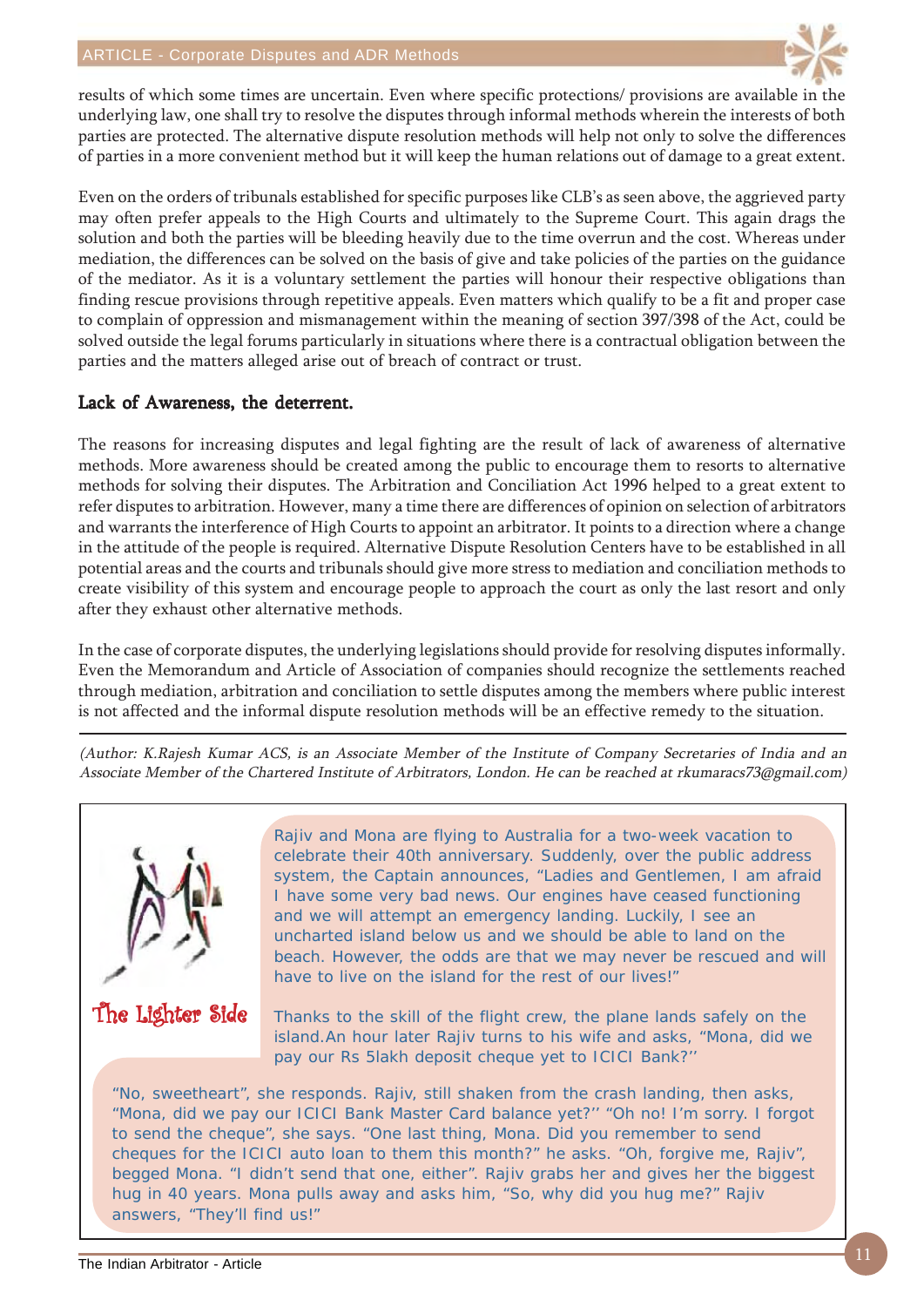### Supreme Court of India refers border row to mediators mediators

The Supreme Court of India has for the first time referred the 22-year-old border dispute case between Assam and Nagaland for mediation and said "adjudication cannot resolve such differences that have become a routine affair". Several disputes, including border rows and water sharing, among states are pending before the apex court. With this move, the court hopes to sort out such cases.

### Supreme Court of Philippines to form mediation committee for Hacienda Luisita dispute

The Supreme Court of Philippines is set to create a special committee to mediate between the concerned parties in the ongoing Hacienda Luisita land dispute. The dispute has been going on between the Hacienda Luisita Inc. (HLI) and the farmer beneficiaries for over a decade, but once again came into focus when Benigno Aquino III - whose family owns the hacienda - was elected president.

# **IMI Advisory Council**

International Mediation Institute, The Hague has convened its Advisory Council comprising some of the world's most inspiring thought leaders in the dispute resolution and negotiation field. The Advisory Council has a strategic review, advisory and enabling function to help support and guide the IMI Board in the achievement of its global mission. The initial members of the Council are Lord Woolf of Barnes (Chair), Sheikha Haya Rashed Al Khalifa, Prof Tommy Koh, William K Slate II, Prof William Ury, and Minister Aleš Zalar.

# Country Representative of Mediation World in India

Indian Institute of Arbitration & Mediation has become the Country Representative - India for Mediation World, UK. Mediation World is the definitive guide to mediation developments around the world. Sponsored by the British Government and others, the site is a unique resource designed to make up-to-date information on mediation developments in every country. You can send us your article related to mediation or ADR, which you would like to publish in the Mediation World website. For more information, please see: http:// www.mediationworld.net/india/representatives

> Discussion is an exchange of knowledge; Argument is an exchange of ignorance ~ Robert Quillen ~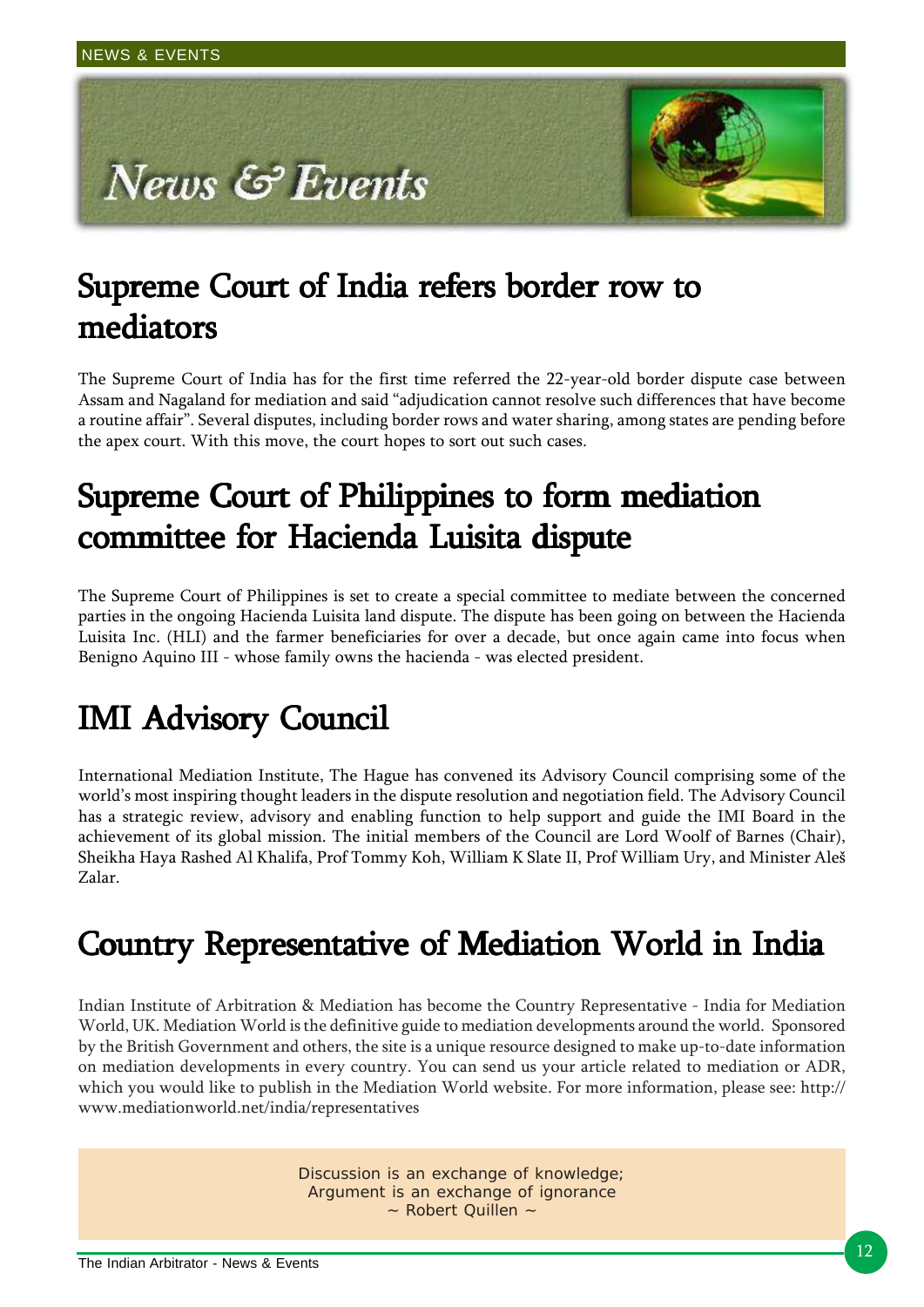

### Germany and Pakistan collaborates for mediation training

The Karachi Center for Dispute Resolution (KCDR) Pakistan, established with the approval of the High Court of Sindh signed a contract with the Consulate General of the Federal Republic of Germany to promote the concept of mediation through the training of 500 judges of Sindh Judiciary and 100 practicing lawyers Karachi in mediation skills.

### China adopts new mediation law

The National People's Congress Standing Committee adopted the country's first mediation law and it will take effect on January 1 next year. This marks a milestone in the development of the country's mediation system in its role in settling civil disputes. Mediation of civil disputes has been a tradition for thousands of years in China. Statistics from the Ministry of Justice show that mediation organizations nationwide have successfully settled nearly 28 million civil disputes of the more than 29 million cases they were involved in over the past five years. Despite the important role of mediation organizations at all levels, there has never been a law to regulate their practice except for a set of regulations issued by the State Council in 1954. The latest law has legalized civil mediation procedures and clarified the right of mediators and the parties involved.

# New Alternative Dispute Resolution Program in New Alternative Dispute Resolution Program in Egypt

The International Finance Corporation (IFC) has launched its Alternative Dispute Resolution Program in Egypt, which promotes mediation as a tool to improve the country's investment climate. The program's objectives are to transform the practice of mediation/reconciliation to become an alternative effective method for resolution of trade and financial disputes in Egypt. Despite Egypt's significant economic reforms over the past years and the country's relatively advanced judicial system, contract enforcement remains one of the main bottlenecks in business operations. According to the World Bank's "Doing Business Report 2010," contract enforcement is one of the country's worst indicators, where Egypt ranked 148 out of the 183 economies. The report noted that it takes a minimum of 1010 days to enforce a contract in Egypt; the enforcement cost being approximately 26 percent of the value of the claim.